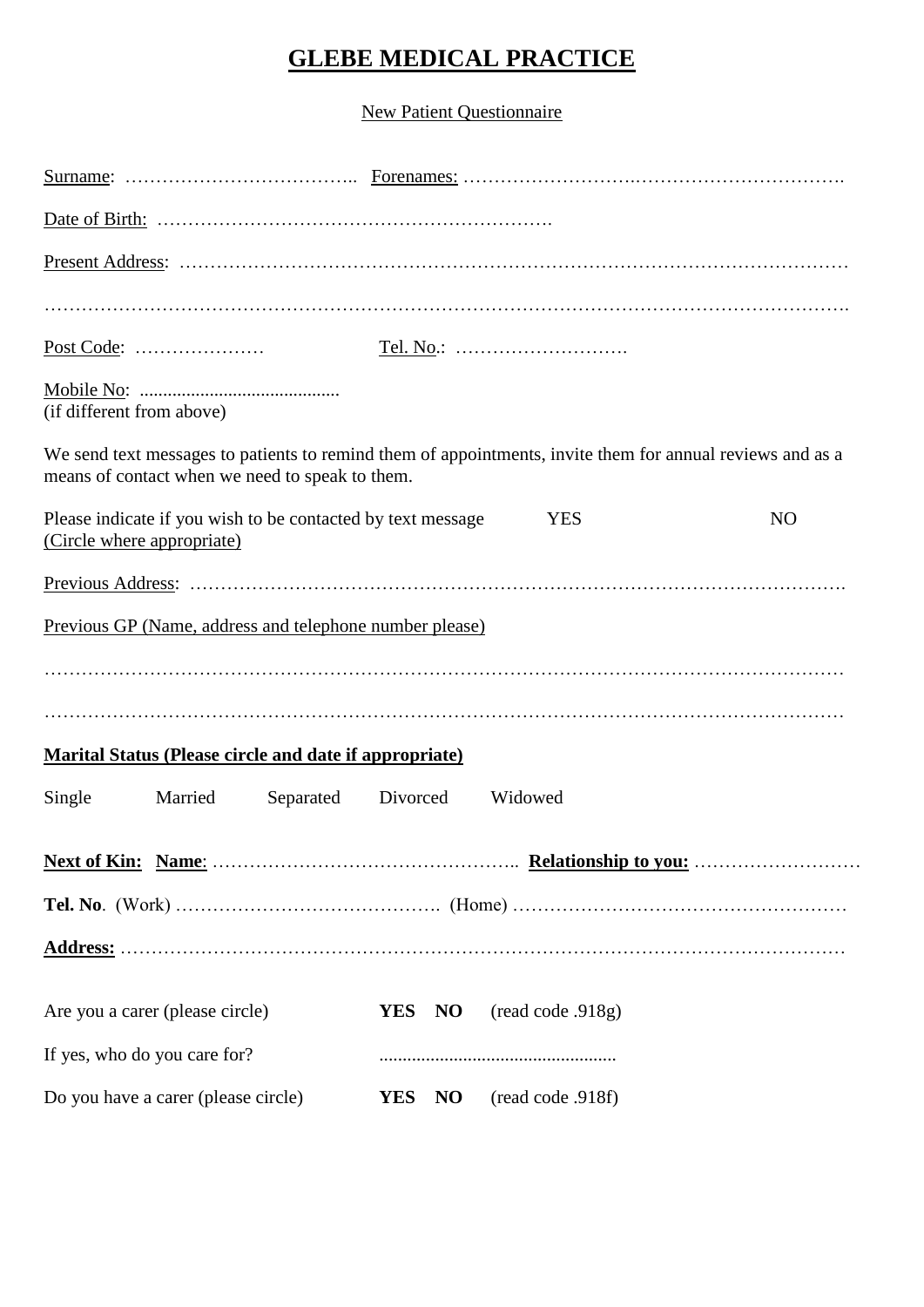#### **-PAGE TWO-**

Please indicate your ethnic origin. This is not compulsory, but may help with your healthcare, as some health problems are more common in specific communities and knowing your origins may help with the early identification of some of these conditions.

#### *Please tick only one section.*

| Ethnic Origin                              | $\mathbf X$ | Office Use |
|--------------------------------------------|-------------|------------|
| White British                              |             | 9S10.      |
| White Irish                                |             | 9S11.      |
| Other white ethnic group                   |             | 9S12.      |
| <b>White Scottish</b>                      |             | 9S13.      |
| Other white British ethnic group           |             | 9S14.      |
| Other ethnic, mixed origin                 |             | 9SB        |
| (please state)                             |             |            |
|                                            |             |            |
| Indian                                     |             | 9S6        |
| Pakistani                                  |             | 9S7        |
| Chinese                                    |             | 9S9.       |
| Other Asian ethnic group                   |             | 9SH        |
| <b>Black Caribbean</b>                     |             | 9S2        |
| <b>Black African</b>                       |             | 9S3.       |
| Other black ethnic group                   |             | 9SG        |
| Other ethnic group                         |             | 9SJ        |
| Ethnic group not recorded                  |             | 9SE        |
| Ethnic group - patient refused             |             | 9SD        |
| <b>INTERPRETER NEEDS</b>                   |             |            |
| Interpreter needed - British Sign Language |             | 9NUw.      |
| Translator/Interpreter                     |             | O41E       |

#### **Others at Present Address**:

| Name | Age | Relationship to you |
|------|-----|---------------------|
|      | .   |                     |
|      | .   |                     |
|      | .   |                     |
|      | .   |                     |

## **Past Medical History:**

*(e.g. Serious illness, hospital admissions, operations)*

……………………………………………………………………………………………………………. …………………………………………………………………………………………………………….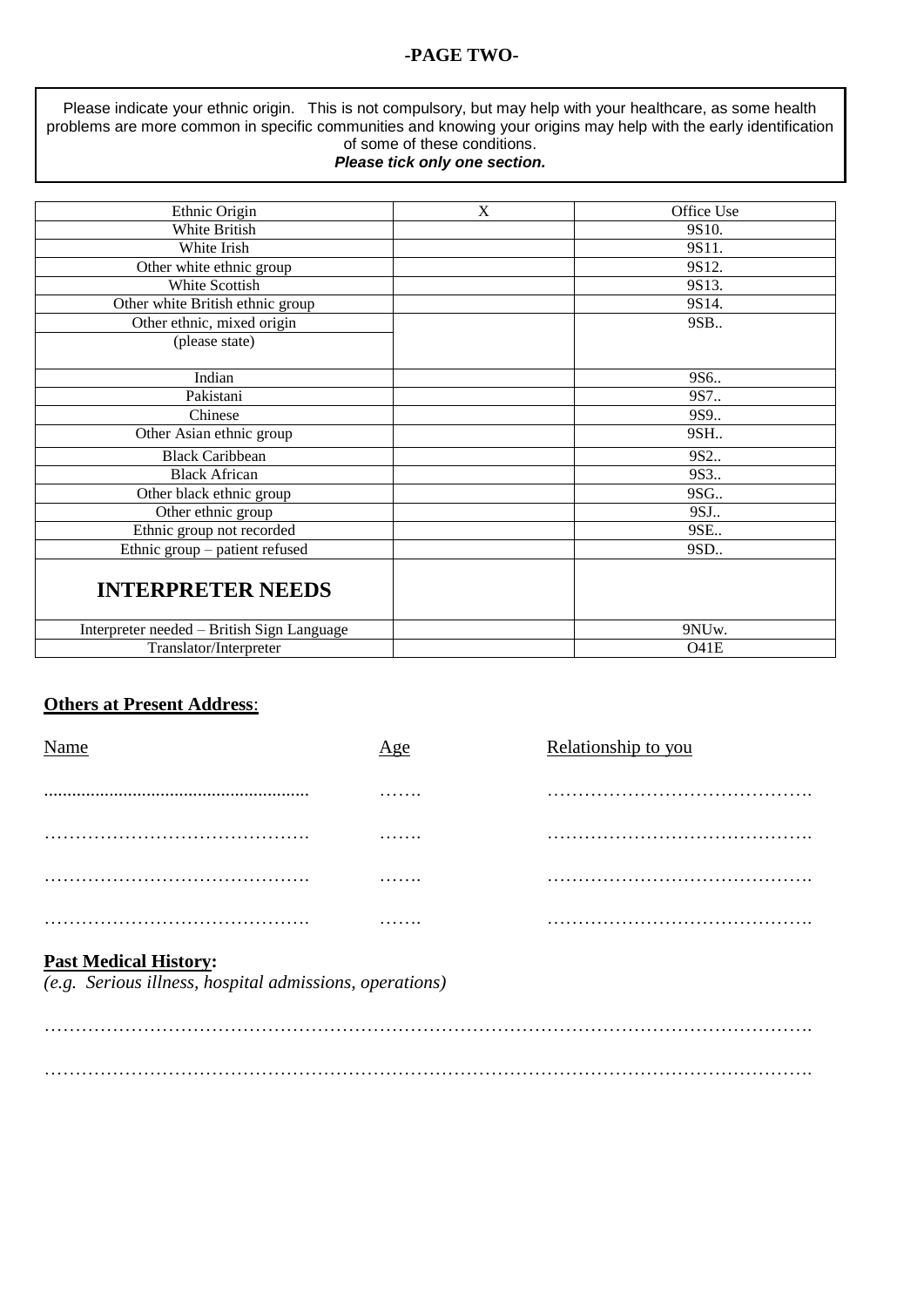#### -PAGE THREE-

**Present Medication: (Prescribed): If you are prescribed regular medication it is IMPORTANT that you inform us of the Drug Name, Dose and Amount taken. Failure to do so may result in a delay when you request your medication. If you have a tear off slip with your medication from your previous practice please attach with this form.** 

| <b>Drug Name</b>                        |                              | <b>Dose</b>                                                        | <b>Amount Taken</b> |  |
|-----------------------------------------|------------------------------|--------------------------------------------------------------------|---------------------|--|
| (Example)<br><b>Aspirin Dispersible</b> |                              | 75mg                                                               | 1 daily             |  |
|                                         |                              |                                                                    |                     |  |
|                                         |                              |                                                                    |                     |  |
|                                         |                              |                                                                    |                     |  |
|                                         |                              |                                                                    | .                   |  |
|                                         |                              |                                                                    | .                   |  |
|                                         |                              |                                                                    |                     |  |
|                                         |                              |                                                                    |                     |  |
|                                         |                              |                                                                    |                     |  |
|                                         |                              |                                                                    | .                   |  |
|                                         |                              |                                                                    |                     |  |
|                                         |                              |                                                                    |                     |  |
| <b>Oral Contraception</b>               |                              | <b>YES</b><br>N <sub>O</sub>                                       |                     |  |
|                                         | Drug Allergies/Side Effects: |                                                                    |                     |  |
|                                         |                              |                                                                    |                     |  |
|                                         |                              | Please indicate where you would like any prescriptions to be sent: |                     |  |
| <b>BOOTS</b>                            |                              | ABBEYGREEN PHARMACY<br>KIRKMUIRHILL                                |                     |  |
|                                         | <b>COLLECT FORM SURGERY</b>  |                                                                    |                     |  |
| <b>Family History:</b>                  |                              |                                                                    |                     |  |
|                                         | Age/Age at Death             | <b>Present Health/Cause of Death</b>                               |                     |  |
| Mother                                  |                              |                                                                    |                     |  |
| Father                                  | .                            |                                                                    |                     |  |
| <b>Brothers</b>                         |                              |                                                                    |                     |  |
| <b>Sisters</b>                          |                              |                                                                    |                     |  |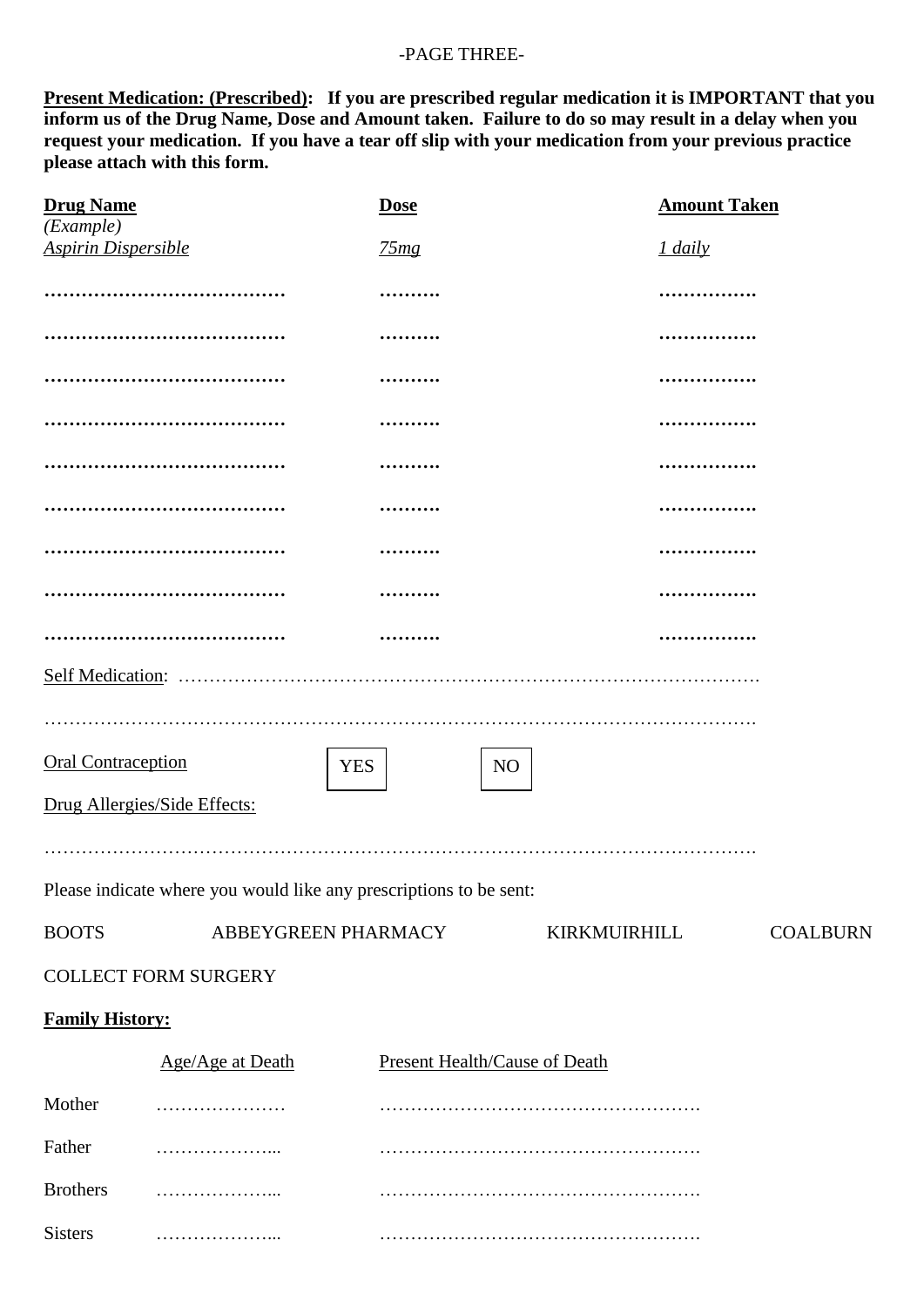#### -PAGE FOUR-

Specific disease in family (note relation): (*e.g. High blood pressure, heart disease, stroke, diabetes, asthma or allergic disorder, blood disorder, hereditary disorder, ulcers or bowel disease)*

| Never Smoked<br><b>Smoking History:</b>                    |
|------------------------------------------------------------|
| <b>Ex-Smoker</b><br>Date Stopped:<br>Date Started:         |
| Amount Smoked.<br>Cigarettes<br>Pipe<br>Cigars             |
| Units/Week<br>Alcohol Intake:                              |
| (1 UNIT = 1 GLASS WINE OR SINGLE WHISKY OR HALF PINT BEER) |

Signed …………………………………. ….. Date: ………………….

Thank you for taking the time to complete this form. The remaining section will be completed in the surgery with the Practice Nurse.

#### **Screening Data:**

| Date of last:                           | Cervical Smear:<br>Mammogram:<br>Date Coil Fitted: |  |            |                 | DTP or DT:<br>Polio:<br>MMR:<br>Tetanus :<br>Rubella:<br>HIB: | Immunisation:                         |
|-----------------------------------------|----------------------------------------------------|--|------------|-----------------|---------------------------------------------------------------|---------------------------------------|
| Have you ever had the Flu Vac.          |                                                    |  | YES        | NO.             |                                                               | Date Given:                           |
| Have you ever had the Pneumococcal Vac. |                                                    |  | <b>YES</b> | NO <sub>1</sub> |                                                               | Date Given: $\dots \dots \dots \dots$ |
| Height                                  |                                                    |  |            | Weight          | <b>BMI</b>                                                    |                                       |
| B.P.                                    | .                                                  |  | Urinalysis | .               |                                                               |                                       |